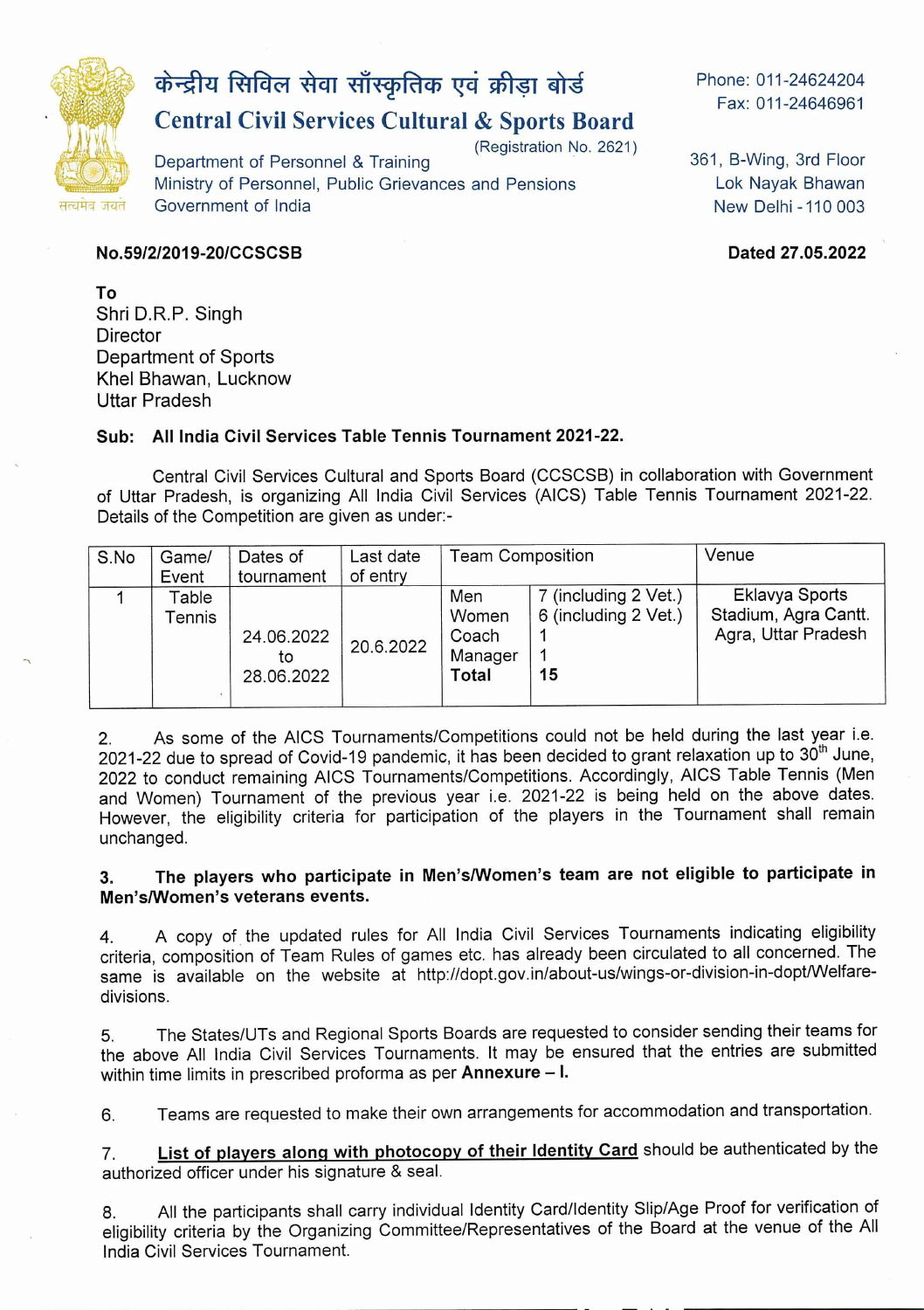9. Managers' meeting is likely to be held on the evening of a day before the date of commencement of the tournament.

10. Addresses, Telephone Numbers, Mobile Numbers and E-mail Addresses may be indicated by the participating State/UTs/RSB's.

11. Every participating team may bring two flags representing their States/UT/Regional Sports Board with them.

12. Every member of the team reports at the venue and participates in the tournament as scheduled. Failure to do so shall be treated as an act of indiscipline. All the participants shall maintain strict discipline on and off the venue of the tournament. Any act of strict discipline on and off the venue of the tournament. Any act of indiscipline/misbehavior/misconduct will attract the provision of CCS (Conduct) Rules since Government Employees are treated 'ON DUTY' during All India Civil Services Tournament.

13. The general instructions/Guidelines of COVID-19 issued by Central/State Govt. from time to time are to be strictly followed by all players and supporting staff during the competition. If it is found that Covid appropriate behavior is not followed by any player/official in the tournament he/she shall be liable to be debarred from the tournament.

14. All participants are requested to chalk out their journey in compliance to Covid-19 guidelines issued by States/UTs from time to time.

15. The following categories of employees are not eligible for participation in AICS Tournaments:-

- (a) Uniform personnel in Defence Services/Para Military Organizations/Central Police Organization/Police/RPF/Cl SF/BSF/ITBP/NSG etc.
- (b) Employees of Autonomous bodies/undertaking/Public Sector Banks even though administratively controlled by the Central Ministries.
- (c) Casual / Daily wages workers.
- (d) Employees attached to offices on temporary duty.
- (e) A newly recruited employee who has put less than 6 months in regular establishment/ service

16. Any information regarding change in dates/venue/cancellation etc. about the AICS tournament will be available on our website i.e. www.dopt.gov.in. All the participant teams are, therefore requested to check from organizers of the tournament about any possible change before starting their journey.

17. Referees/Umpires' decision shall be final and binding on the competing teams.

18. The entries in prescribed proforma as per **Annexure I** may be sent to the Nodal Officers as given below;-

| S.No. | Name & Designation and Address | <b>Contact No.</b>                  |
|-------|--------------------------------|-------------------------------------|
|       | Mr. Sunil Chandra Joshi        | 7838571964                          |
|       | <b>Sports Officer</b>          | regionalsportsofficeragra@gmail.com |
|       | <b>Regional Sports Office</b>  |                                     |
|       | Sadar Bazar,                   |                                     |
|       | Agra Cantt, Agra               |                                     |
|       | Uttar Pradesh - 282001         |                                     |

Yours sincerel  $Lcal$ 

(Kulbhushan Malhotra) Secretary (CCSCSB)

Copy to

- 1. The Chief Secretaries of all States/ UTs and,
- 2. Secretary, General Administration Departments of all States/UTs
- 3. Secretary of all Regional Sports Boards.
- 4. Director of Sports & Youth Services of all States/UTs.
- 5. Shri Vivek Kaushik, Convener Table Tennis (CCSCSB) Mb.9210214944.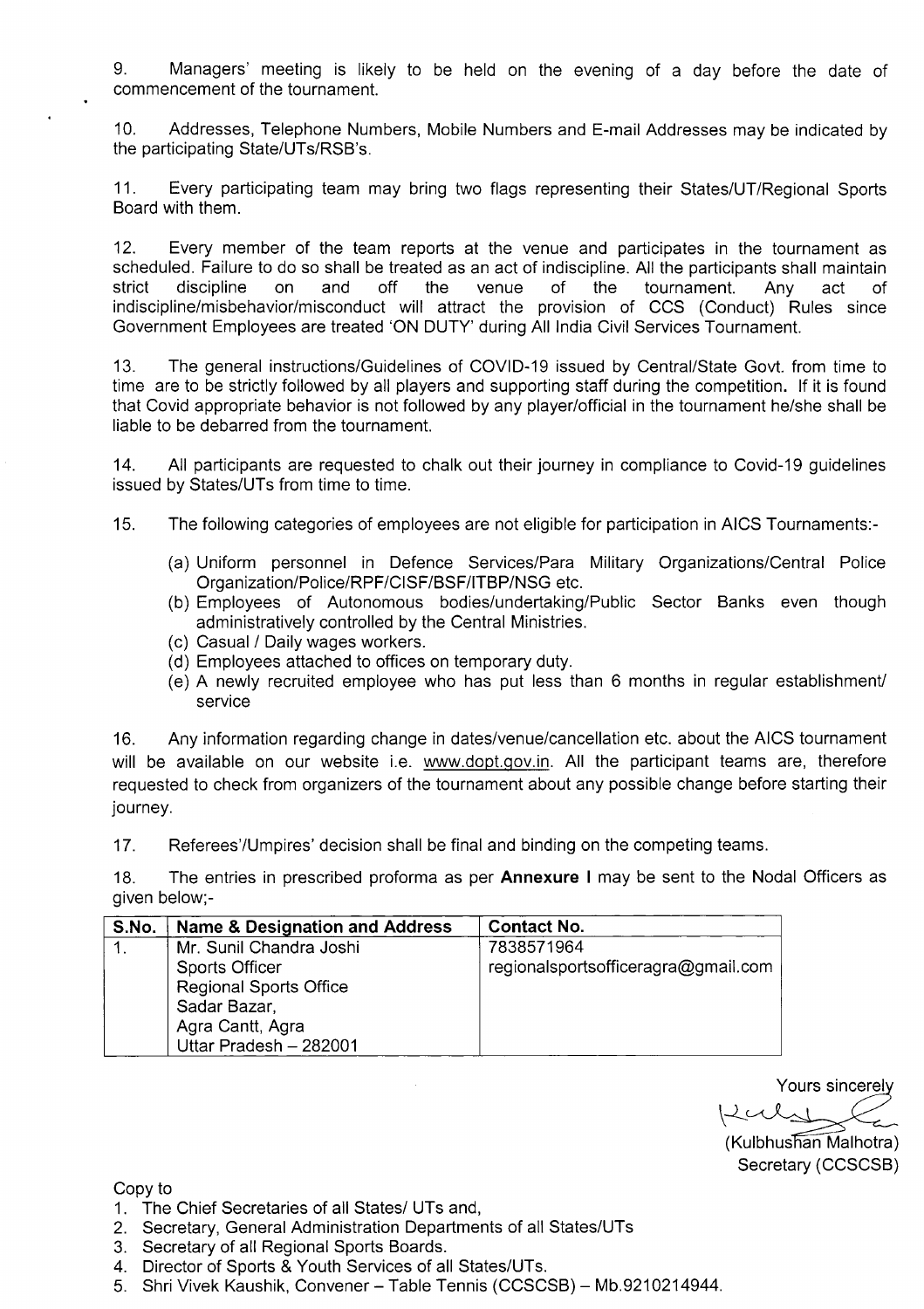$\ddot{\phantom{0}}$ 

## **ALL INDIA CIVIL SERVICES TABLE TENNIS TOURNAMENT 2020-21**

#### **ENTRY FORM**

## **Name of the State / RSB:**  $\frac{1}{2}$  *Letters and a letter and a letter and a letter and a letter and a letter and a letter and a letter and a letter and a letter and a letter and a letter and a letter and a letter and a*

| $\overline{\mathsf{S}}$ . | Name of Player | Ministry/Department along with ID<br>Card No | Regular or Not | Joining Date |
|---------------------------|----------------|----------------------------------------------|----------------|--------------|
| No.                       |                |                                              |                |              |
| $\mathbf{1}$              |                |                                              |                |              |
| $\mathbf{2}$              |                |                                              |                |              |
| $\overline{3}$            |                |                                              |                |              |
| $\overline{4}$            |                |                                              |                |              |
| $\overline{5}$            |                |                                              |                |              |
| $\overline{6}$            |                |                                              |                |              |
| $\overline{7}$            |                |                                              |                |              |
| $\overline{8}$            |                |                                              |                |              |
| $\overline{9}$            |                |                                              |                |              |
| $\overline{10}$           |                |                                              |                |              |
| $\overline{11}$           |                |                                              |                |              |
| $\overline{12}$           |                |                                              |                |              |
| $\overline{13}$           |                |                                              |                |              |

| Details.                       | Manager | Coach |  |
|--------------------------------|---------|-------|--|
| Name and<br><b>Designation</b> |         |       |  |
| <b>Office Address</b>          |         |       |  |
| <b>Contact No.</b>             |         |       |  |

Signature